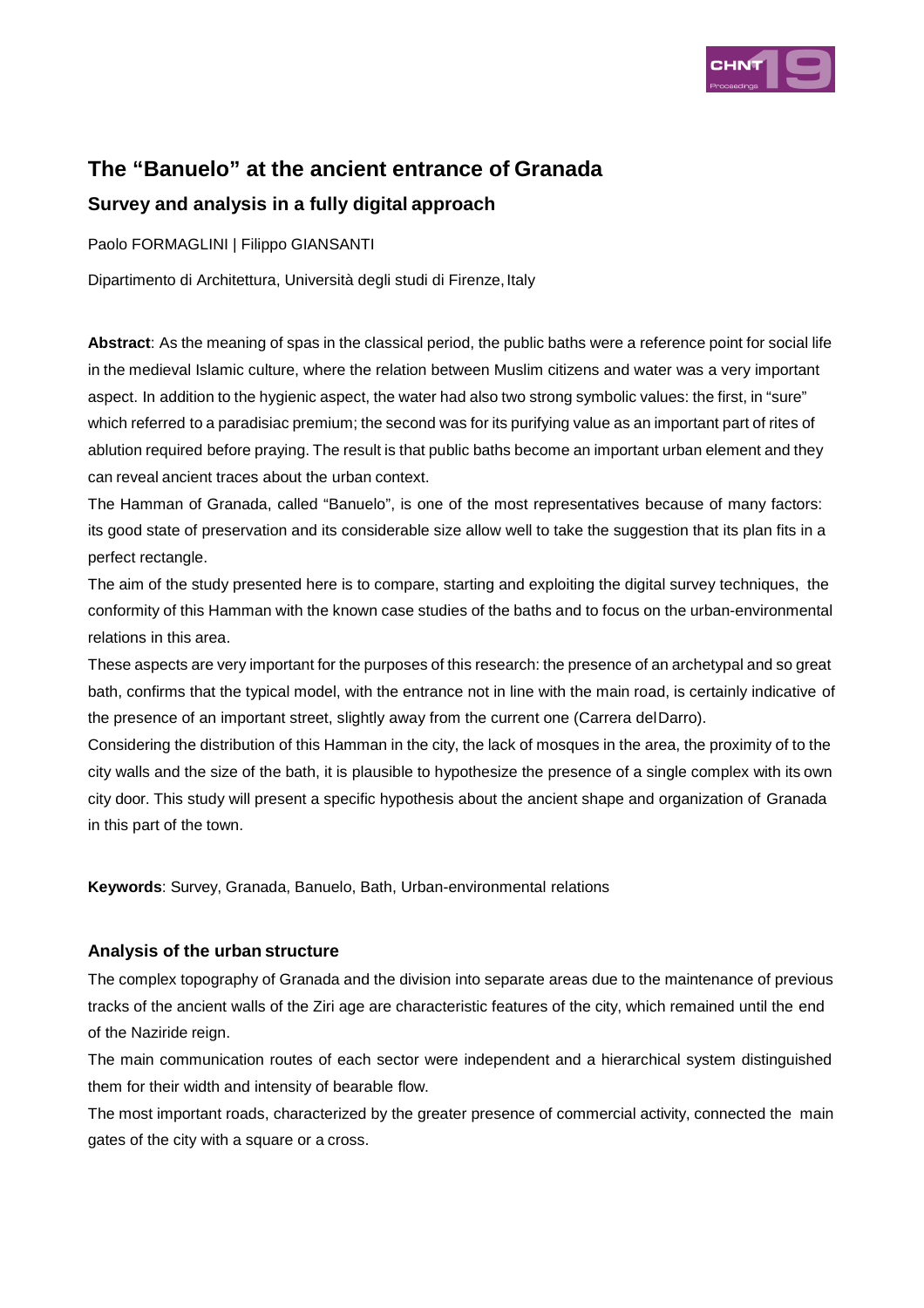

Because of the Great Mosque's (Aljama) particular location, the real communication center was located between the end of the main city road, "Calle Elvira", and the square called "Cuchilleros", joined by the "Bano de la Corona" bridge, over the "Darro" river.

This connection had such great importance that persisted over time until the fifteenth century, when the square was built in place of the bridge, the "Plaza Nueva" that buried the "Darro" river.

Inside the walls, communication between the two banks of the river was secured by five bridges. Commercial activities were concentrated in the "Calle Elvira" and in the area near the Great Mosque.

This area could also count on the trading market, a specialized commercial establishment where merchants who came from out of town could work and stay.

Granada, the "Naziride" capital, possessed specific buildings, such as the "Maristan" (hospital) and an official "madrasa" (school), that no other city of the emirate had.

Only some major cities such as Malaga, Almeria and Velez-Malaga had structures such as "the alcaiceria" (bazaar), thus few archaeological remains have great historical value being the only examples today in Andalusia. This is the value we need to assign to the "alhondiga Nueva", better known as "Corral del Carbon", the only example left in the entire Iberian Peninsula of a building that was common in all major commercial cities.

The districts around the city have grown steadily since the Naziride reign.



Fig. 1 – Two historical photographs where is possible to see the bath fronted by the "Bab al-Difaf ".

The Alfareros and Loma areas were protected by a common fort, built before the thirteenth century. Only a few sections of this fort and some southern towers have been preserved, so it is impossible to trace the entire path of the wall. It is assumed that the fort enclosed an area of about 35 hectares. The Arenal (al-Ramla) district, west of the central area of the Medina, took shape during the reign, but no

trace of the wall has reached us.

The most densely populated area, that has also been the most important area for the history of the city itself, is the "Albayzin", an area covering approximately 44.5 hectares that contained several districts inside.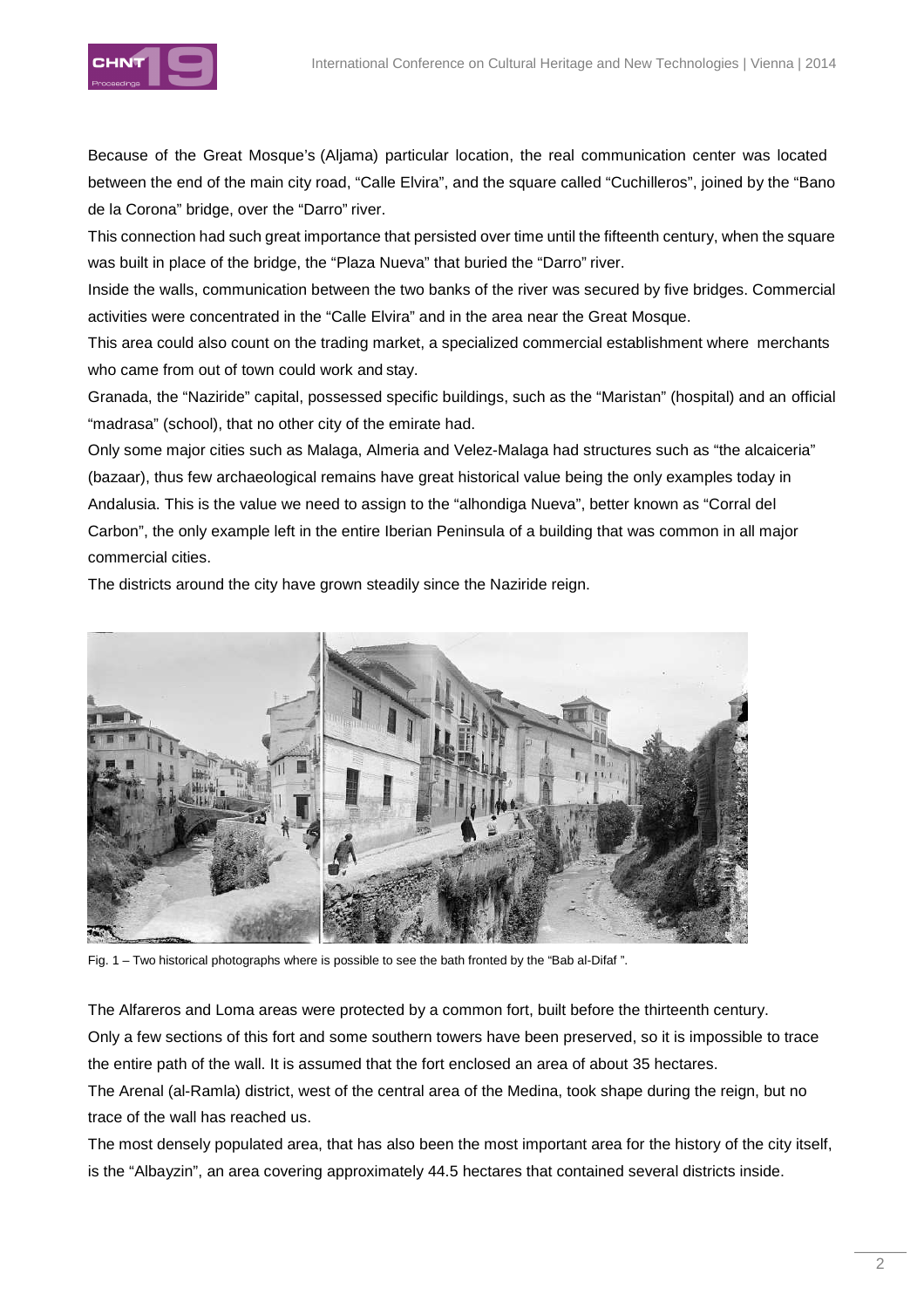

This area also enjoyed a considerable autonomy. It had its own mosque (aljama), of which the only surviving part today is the courtyard of the Salvador church, and a "Qadi", who administrated ordinary justice. The area was surrounded by walls during the Yysuf reign (1333-1354), not only to protect the area but also to better defend the northern front of Madina.

For this reason the walls reached the highest point of the city, about 850m above sea level, where later the Tower of Aceituno and the current chapel of San Miguel Alto were built, incorporating the cemetery of Albayzin, Rawda, and areas used for orchards.

#### **Water: symbolism and supply**

The cities' water needs, as mentioned before, have always been a major problem in urban design. In Arab culture, and in particular in those cities in the western part of the empire, water assumed a double value.

On one hand it meets the requirements for the population's sustenance, especially in a city like Muslim Granada, which has always seen its borders threatened.

On the other hand the importance of this element is to be found in the relationship between the Arab people, its religion and its origin.

Islam was founded in the seventh century of the Christian thanks to the preaching of the prophet Muhammad and the book that Archangel Gabriel revealed to him in the year 610: the Koran.

Born among the Arabs, Islam found in the language and culture of this people its first major vehicle of propagation and, especially in the Medina suras, imposed itself immediately in a very prescriptive way. Proof of this can be found in the many rules derived from the sacred text that relate to the most diverse spheres of public and private life.

Great importance is given to the relation between Muslims and water.

Besides the promotion of the hygienic value, water also takes on a strong symbolic value. The Sure indicate the water as part of the heaven's "award" (a fact that testifies the Arab heritage, and the constant concern about water, in a territory where it was worth much more than gold). Water also has a purifying value, so it was an important part of ablution rites required before praying.

As already seen in the comparison between the Arab city and the Greek and Roman cities, water's distribution and supply has remained a crucial aspect. The public baths became an important urban element both for their intrinsic value and for their role inside the city that can reveal, thanks to their regulated position, valuable clues about the areas surrounding them.

This is the context in which we have to read the complex and diverse water distribution system created by the Ziri dynasty.

This system was composed of four irrigation canals or "acequias" deriving from a spring and two rivers, and made it possible for the city to expand into new areas that have been supplied by these channels for more than four centuries.

The Albayzin was fed by the Aynadamar irrigation canal as well as southern areas of Ciudad. To nourish the upper parts of these neighborhoods, a new irrigation canal was created, known as the Cadi or Tinajas.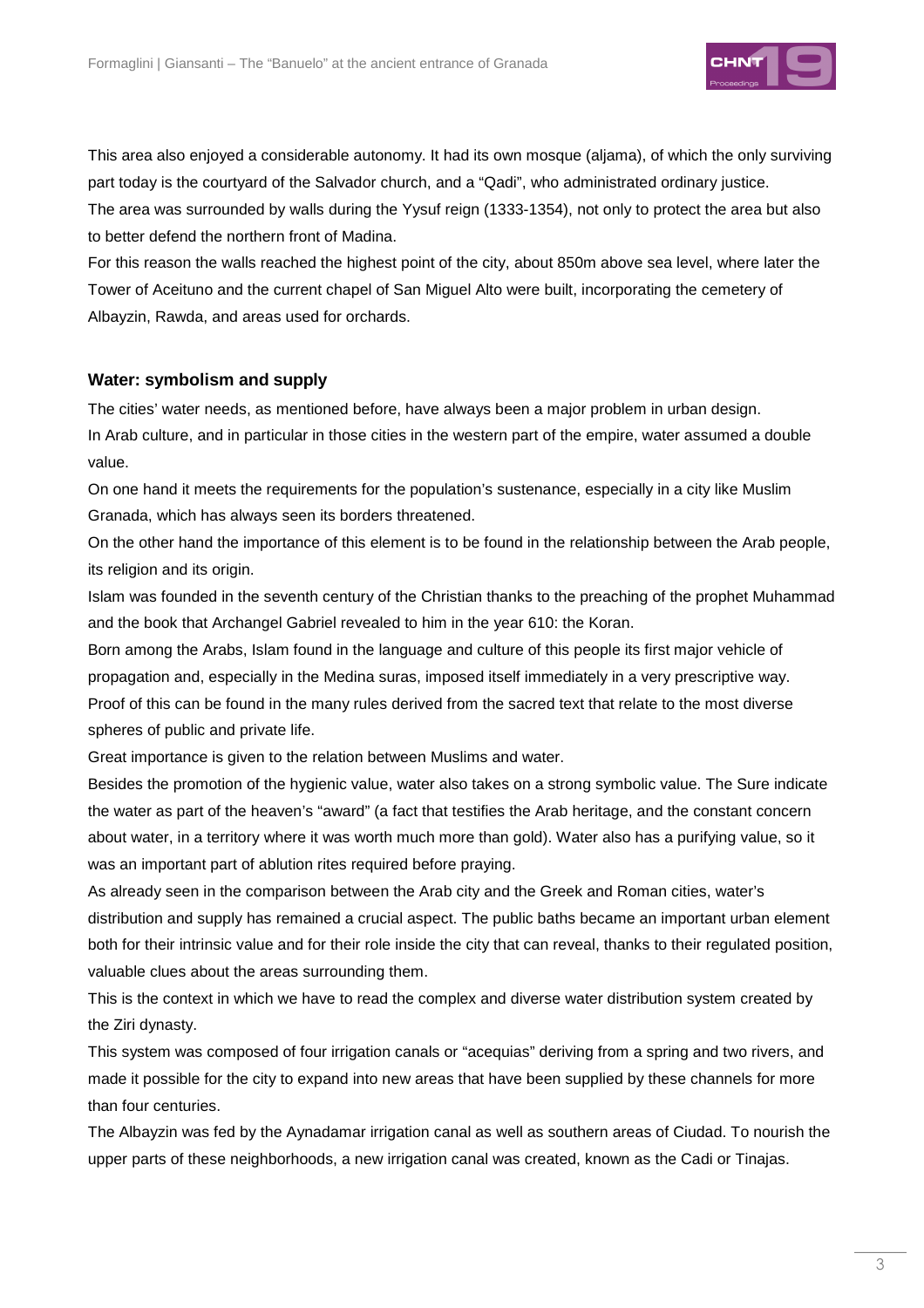

Today this channel is fed by the waters of the river Genil on Cenes de la Vega and runs parallel to the Acequia Gorda entering the Loma area, thirty meters above the irrigation canal Ciudad.

In the fourteenth century the "acequia real" of Alhambra, the complex system of water canals that from the " Dam-Dike " six kilometers from the Alhambra carried water into the city of Darro distributing it to the Alhambra and Generalife, was divided in two parts. One third of the water flow was directed towards a high point above the Generalife to irrigate orchards.

Both branches gathered into a single branch before entering the Alhambra transporting the extra water to the city. The water used to reach the Mauror district (Mawrýr), inside the walls of the Madina fortress under the Torres Bermejas.

The southern areas also used the Cadi acequia for supplies even though they were a bit higher. In the fourteenth century several "Almunias" (farms) were built on the dry hill above the Alhambra. That requi- red the construction of a new irrigation canal called "Arquillos" that took water from the Beas river, a tributary of the Darro.

Tanks of different sizes were used to store water, along with public and private tanks (aljibes) and large clay pots.

The public cistern system was particularly outstanding and had no equal in any other city in al-Andalus.

Today there are still twenty-eight tanks: eleven tanks in the old Alcazaba, fourteen in Albayzin and only three in the "medina", due to the fact that renovations are higher in urban areas than in hilly districts.

In ancient times, however, the distribution in the city of the aljibes had to be homogeneous and we know this thanks to numerous historical testimonials.

Particular attention should be paid to public baths and their role in the Arab and Andalusian town and, as mentioned at the beginning of this paragraph, in the whole Islamic culture.

Although numerous studies are devoted to the Andalusian baths, the predominate aspects are always architectural, artistic or archaeological: urban aspects are always treated superficially.

However, analyzing the documents you can identify at least five points with great importance in their urban implications.

We will discuss these points individually, given their importance within the definition of the study area.

The first refers to the distribution of the bathrooms on the whole urban surface; as much on the inside of the Medina as in the surrounding areas.

The distribution model documented by medieval texts, by archeology and by the distribution of the traditional medina that we can observe in northern Africa, has similarities with the mosques' one. They are distributed in a more or less homogeneous way in all the districts of the city.

The second emphasizes its proximity to mosques, a fact that is considered accepted, although some historians tend to reconsider the "Hamman-mosque" cliché.

We know that in the twelfth century in Damascus there was a bathroom for six mosques and at the same time in Baghdad there was one for five mosques. It's clear that with these proportions we can hardly imagine a direct relationship between the baths and mosques.

The third highlights the closeness between the bathrooms and a water source or an "acequia".

This consideration appears to be plausible given the need of the baths for current water to power the boiler and the pools.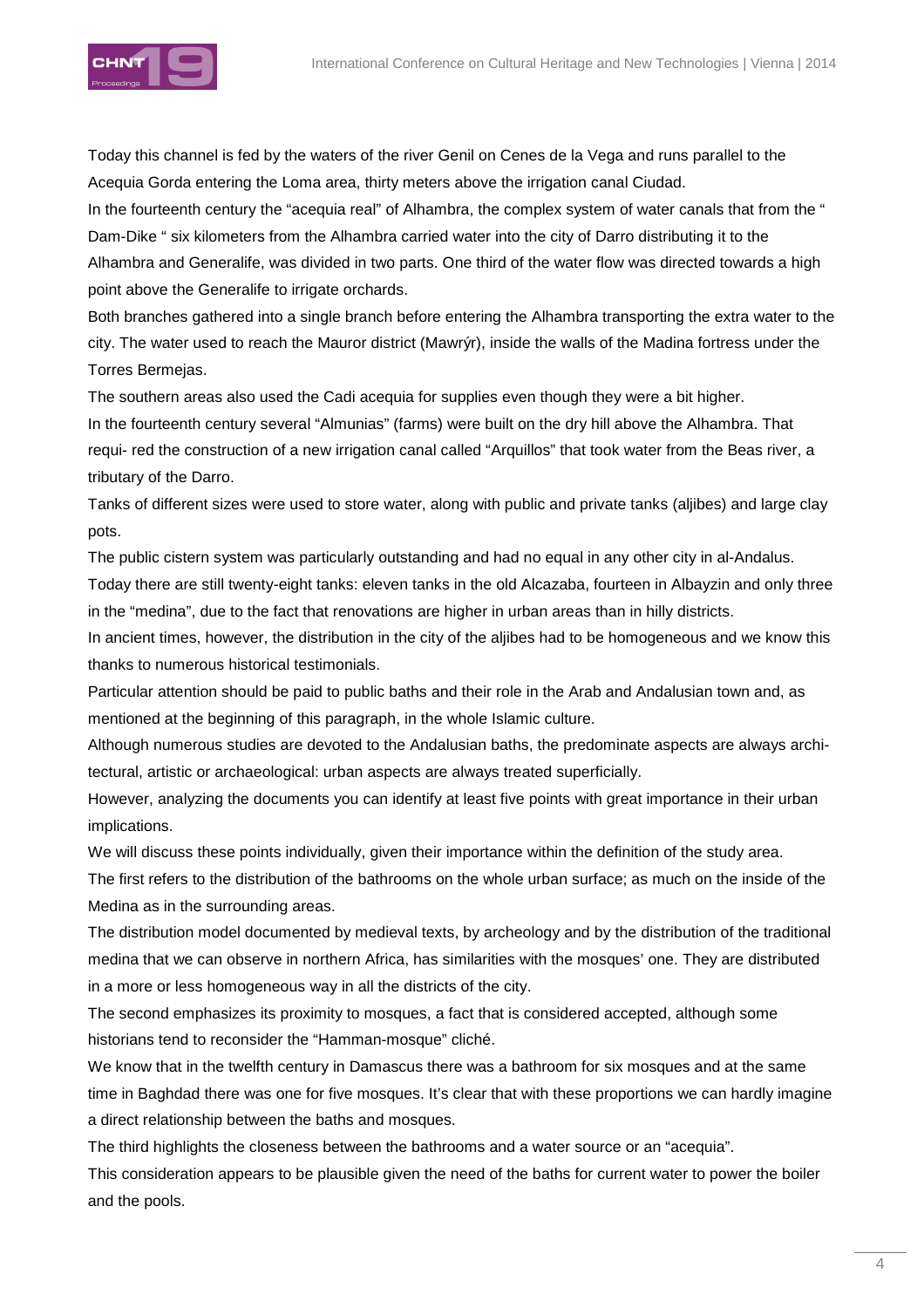

The stream didn't have to be very abundant but at least stable enough to recharge the aljibes and the deposits in the bathroom's closing hours.

For this reason the presence of a water source (rio or acequia) or the possibility of extracting it from the subsoil or easy transportation, were conditions that favored the choice of the site for the construction of a bathroom. The fourth considers the possibility of situating them near the city gates.

Also this hypothesis makes sense, because as with other public buildings, a bathroom requires good accessibility and acts as a prophylactic element for those coming from the outside.

Obviously not all the bathrooms were located near gates. As we saw earlier, one of its features is to have a homogeneous distribution throughout the fabric of the city, to meet the needs of each district.

Despite this, it seems logical to assume that those intended to serve the neighborhoods positioned near the walls, were built near the city gates in order to better fulfill this dual function.

This view is supported by many examples, and also in Granada, close to major accesses in the Medina we find the bathroom of "Ernando de Zafra" or "Casa de las Tumbas" (Puerta de Elvira) and "Banuelo" (Puerta de los Tableros) that we will analyze in the next section.

The fifth aspect emphasizes the preference for the construction at sites near important roads. This also happens with other public buildings, to facilitate access for more customers.

## **3D Campaign**

The choice to adopt a 3D Photogrammetric survey was done to allow an easy and quick approach to the monument and its surroundings. The survey campaign was realized using two digital SLR cameras, a Canon 40D (10.1 Mp) and a Canon 450D (12.2 Mp). The overall campaign produced a total of almost 6000 shots, all the shots were taken in raw format with a difference of 3 step of exposition, using different lenses stopping them down to have a convenient depth of field in each shot. Because of the idea for the further post processing was aimed to the use of Agisoft Photoscan, the new campaign was oriented to produce set of shots optimized for the division in the so called "chunks" inside the software workflow.



Fig. 2 – graphic scheme of the camera's position.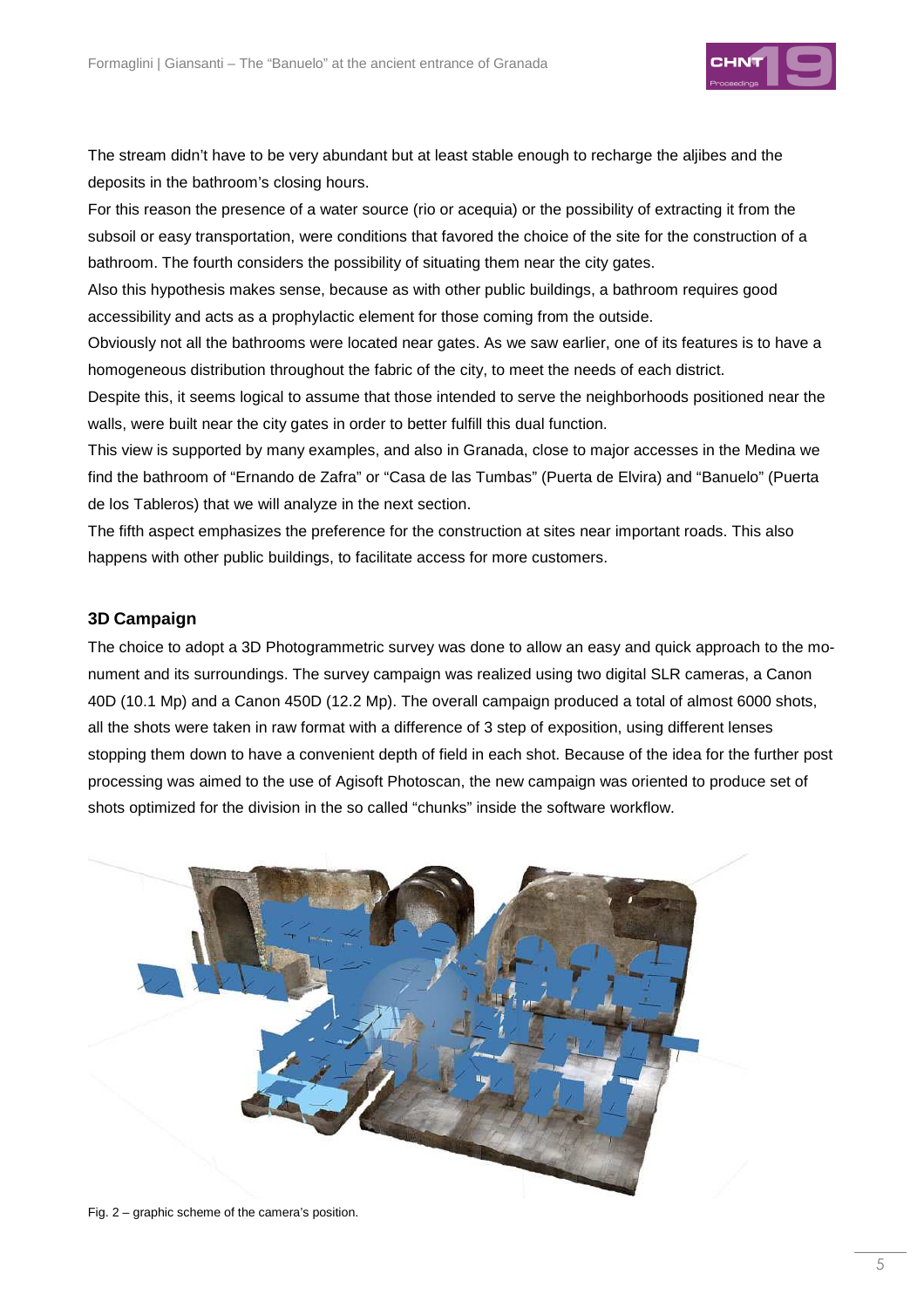

The possibility to reference different group of pictures into a single alignment creates a basic condition to allow this kind of operation. The group of pictures coming from the front, the sides and the rear parts of the Hamman were aligned into an unique model.

This process took time from the operators and long calculation hours, the alternative should be the exporting of single parts to other alignment software to complete the work, but completing the whole task in a single software was in certain way more interesting in the meaning of a better exploitation and exploration of its possibilities. The resulting model was very high quality and very rich in texturing, meaningfully enhanced in front of the "first approach" model, the produced meshes were created at the maximum available resolution, with a resulting set of about 30.000.000 faces for each room. The overall aligned model was so made of a little more than one hundred million faces. Obviously this very heavy weight model was quite far from being really usable nor easy to manage, so at this point it was preferred to export it and operate the whole process of optimization, hole capping, smoothing and decimation in Raindrop Geomagic Studio, taking the advantages of a more complete and versatile set of options for the whole post processing sequence. The final model, usable for analysis, reconstruction and study, was made by one hundred million faces, so it is not a model easily usable for multimedia and or real time purposes, but it was characterized by a good balance between quality of the architecture details and the possibilities to operate with reasonable quickness for the virtual study of this ruin. Starting from the complex model produced from the campaign, a set of post processing activities started.

The need to produce a lightweight model for multimedia and dissemination purposes was faced using common procedures based on the extraction of a normal map from the high resolution model, applying the procedures of decimation and optimization on this same model and then using the normal map over the simplified model to create a virtual enhancement of the level of detail. In the case of the Hamman it was preferred to extract and apply both a normal map and a displacement map, to have a more extended set of enhancement maps for further processing. In this way the original model made of one hundred million faces was the base to produce two different resolution models, a first 55% decimation created a model with 22.500.000 faces, while a second 84% decimation (applied starting from the original full resolution model) produced an even lighter mesh made by eight million faces. Once applied back the normal map and/or the displacement map over these two simplified models, the overall results show a good visual quality, with minimal differences for the user if not the fact to be able to manage the whole model with reduced time and using more common interactive tools. The whole map extraction and application was done using Maxon Cinema 4D and Autodesk 3D Studio Max obtaining similar results.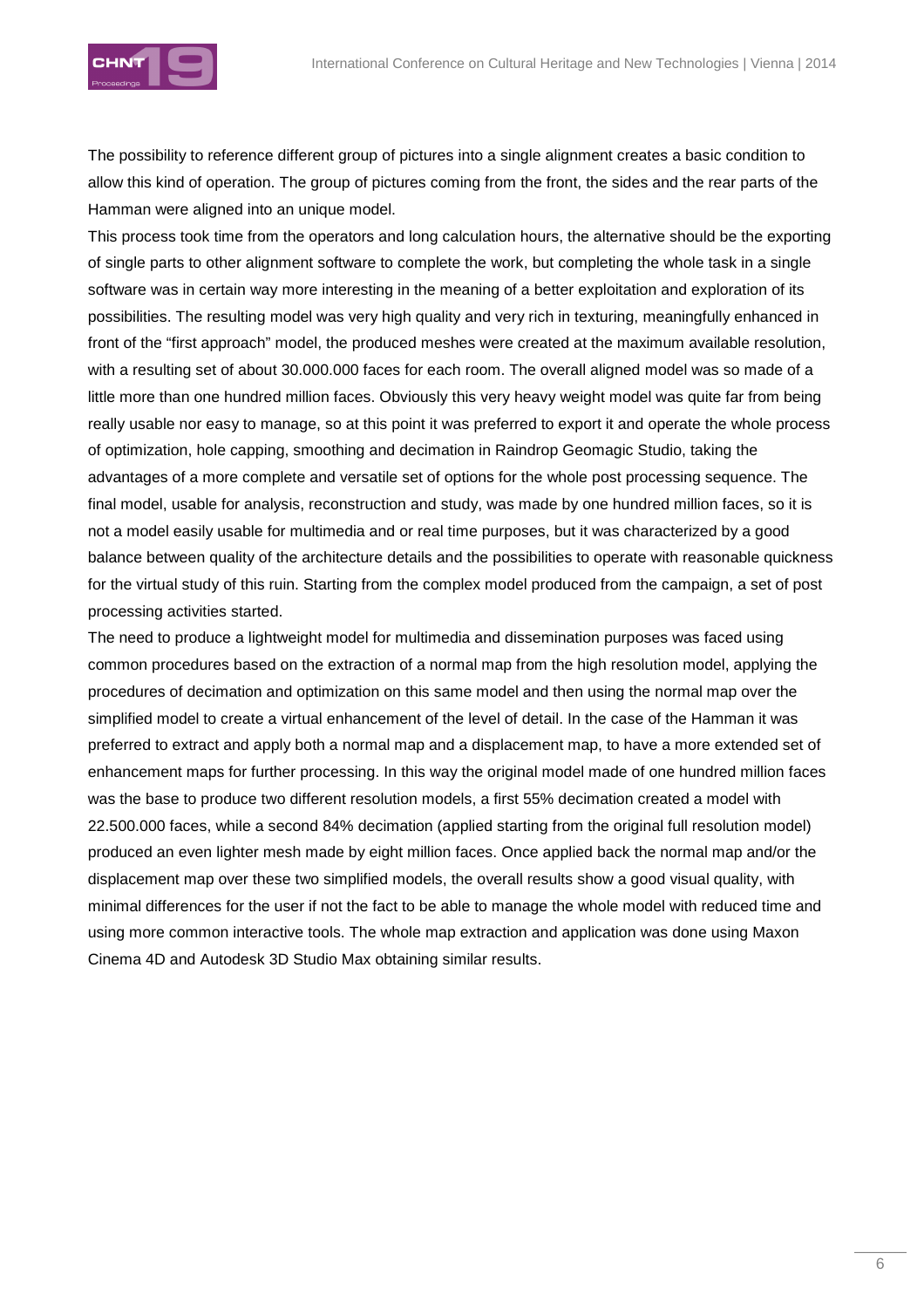



Fig.3 – 3D view of the main room of the Banuelo



Fig.4 – perspective cross-section view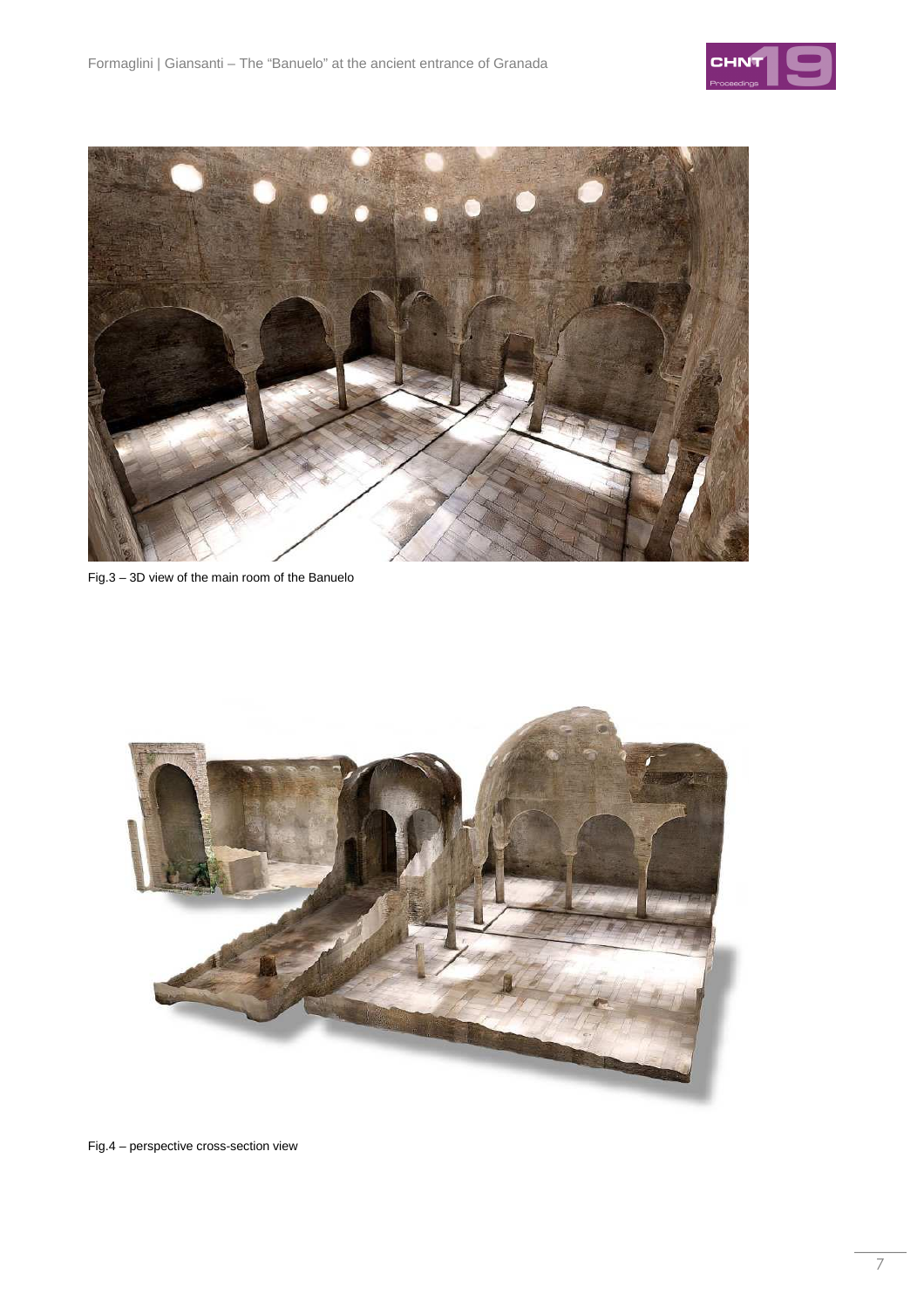



Fig.5 – 3D view of the main room of the Banuelo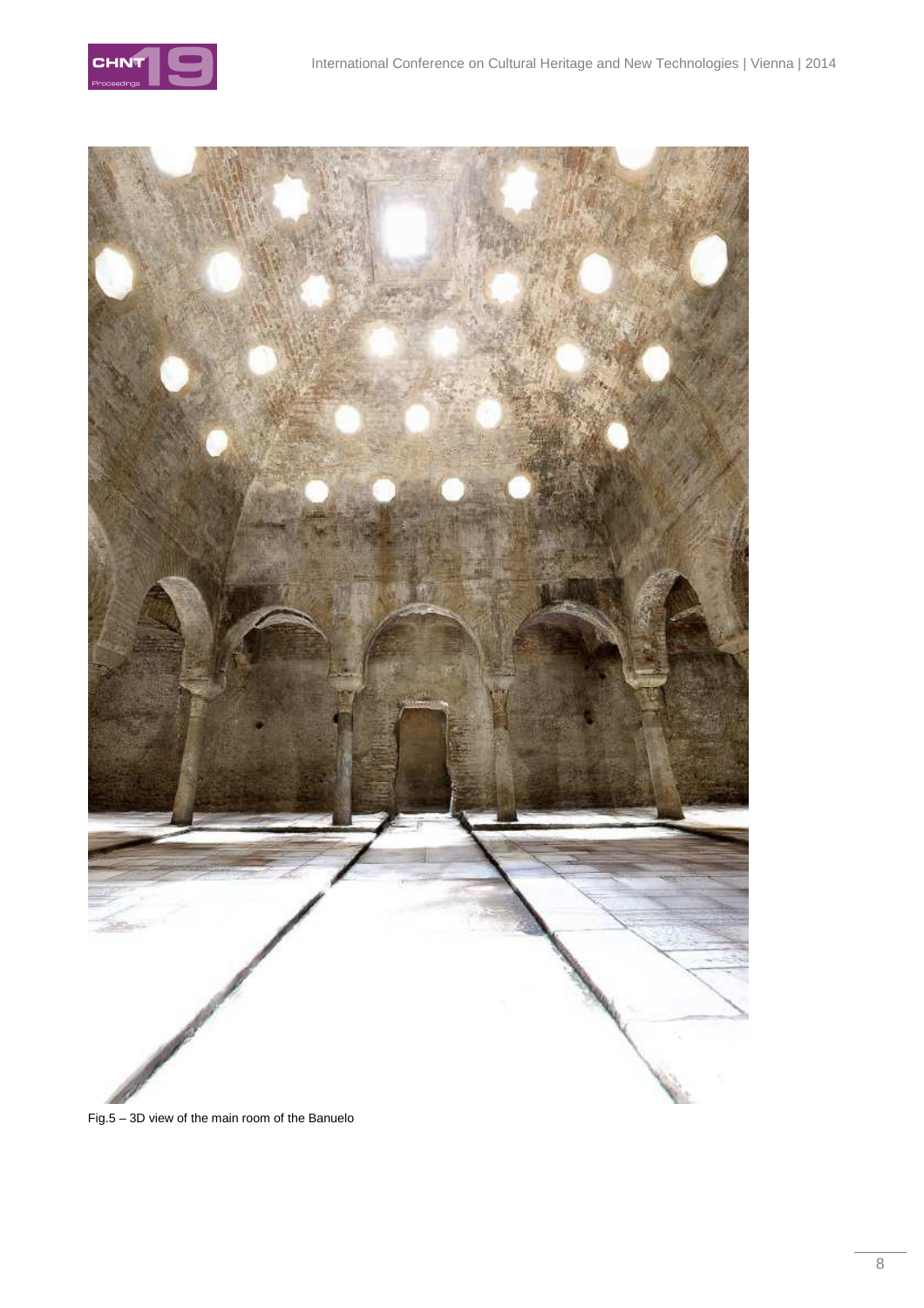

#### **Conclusions**

The result of the survey combined with the study of documents, revealed that the Hamman of Granada, called "Banuelo", is one of the most representative because of many factors: its good state of preservation and its considerable size allow well to take the suggestion that its plan fits in a perfect rectangle.

But in the numerous studies dedicated to the baths Andalusian always predominate the architectural, archaeological or artistic aspects, and urban aspects are always treated superficially. However, from the analysis of many documents you can identify at least five important points in their urban implications. We will discuss these points individually because of the importance in the definition of the study area.

The first refers to the distribution of the bathrooms throughout the urban area such as inside the Medina in the periphery. The location in the city has some equivalence with the one of the mosques, distributed in a homogenous way throughout the urban area.

The second aspect is related to the constant presence of the baths next to the mosques, although some historians doubt the cliche "Hamman-mosque" based on examples of Damascus, Baghdad, etc. The third highlights the closeness between the baths and a water course.

The quarter saw the opportunity to place them near the gates of the city. The fifth aspect highlights the preference for building sites close to roads of considerable importance, the system used for other public buildings, with the aim of facilitating access to larger numbers of people.



Fig. 6 – plan view according to our hypothesis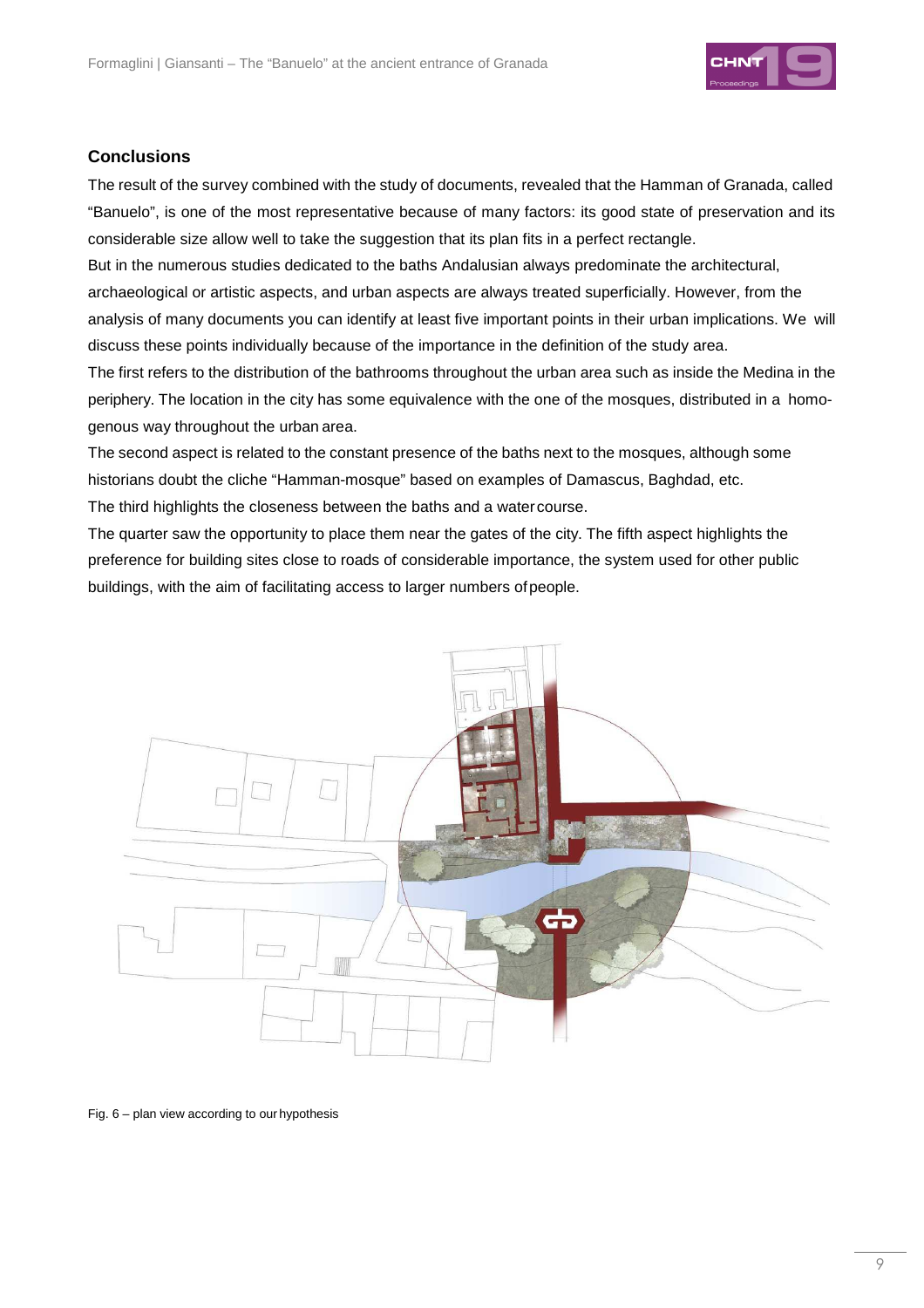





Obviously not all baths were located close to the city doors, it seems logical to assume that the bathrooms for the outer districts located near the walls, were built near the city doors so as to better accomplish their dual function.

Considering the distribution of this Hamman in the city, the lack of mosques in the area, the proximity of to the city walls and the size of the bath, it is plausible to hypothesize the presence of a single complex with its own city door. This study will present a specific hypothesis about the ancient shape and organization of Granada in this part of the town.

These aspects are very important for the purposes of this research: the presence of an archetypal and so great bath, confirms that the typical model, with the entrance not in line with the main road, is certainly indicative of the presence of an important street, slightly away from the current one (Carrera del Darro).

Our research is also influenced by the remains of a Moorish arch supported by a large tower that is part of the old Moorish walls of Granada called "Bab al-Difaf" So it is possible to imagine the Cadi as a part of a defensive system composed of a double door protecting the urban tissue, closing the flow of the river and defending the town from opponents coming along the banks. Along with archival research, has been of fundamental importance the collaboration with the LAAC (Laboratory Architecture and Archeology of the city) and in particular with Prof. Julio Navarro y Palazon and has been possible to identify a new morphological hypothesis related to the presence of the Arab bath in the area.

Studying the aerial images from the area it is possible to notice a system of ancient walls connecting the "Bab al-Difaf" structure to the main Alhambra fortress; this obviously gives even more meaning to this ruin, opening further questions about the construction sequence and the overall urban system.

## **References**

Luis SECO DE LUCENA, "Plano arabe de Granada", Granada, 1968. Fernando Valdes, "La edad oscura de la Alhambra".

Antonio ORIHUELA UZAL, "Granada, entre Ziries y Nazaries", Granada, 2013. Leonardo Benevolo, "Storia della città: la città medievale" Bari, 1993.

Paolo BRANCA, "Introduzione all'Islam", Milano, 2001. AA.VV. "L'Alhambra e il Generalife", Granada, 2006. Rafael Lopez Guzman, "La medina mussulmana"

Julio NAVARRO PALAZON y Pedro JIMENEZ CASTILLO, "Arqueologia del bano Andalusì: nota para su comprention y estudio". Granada.